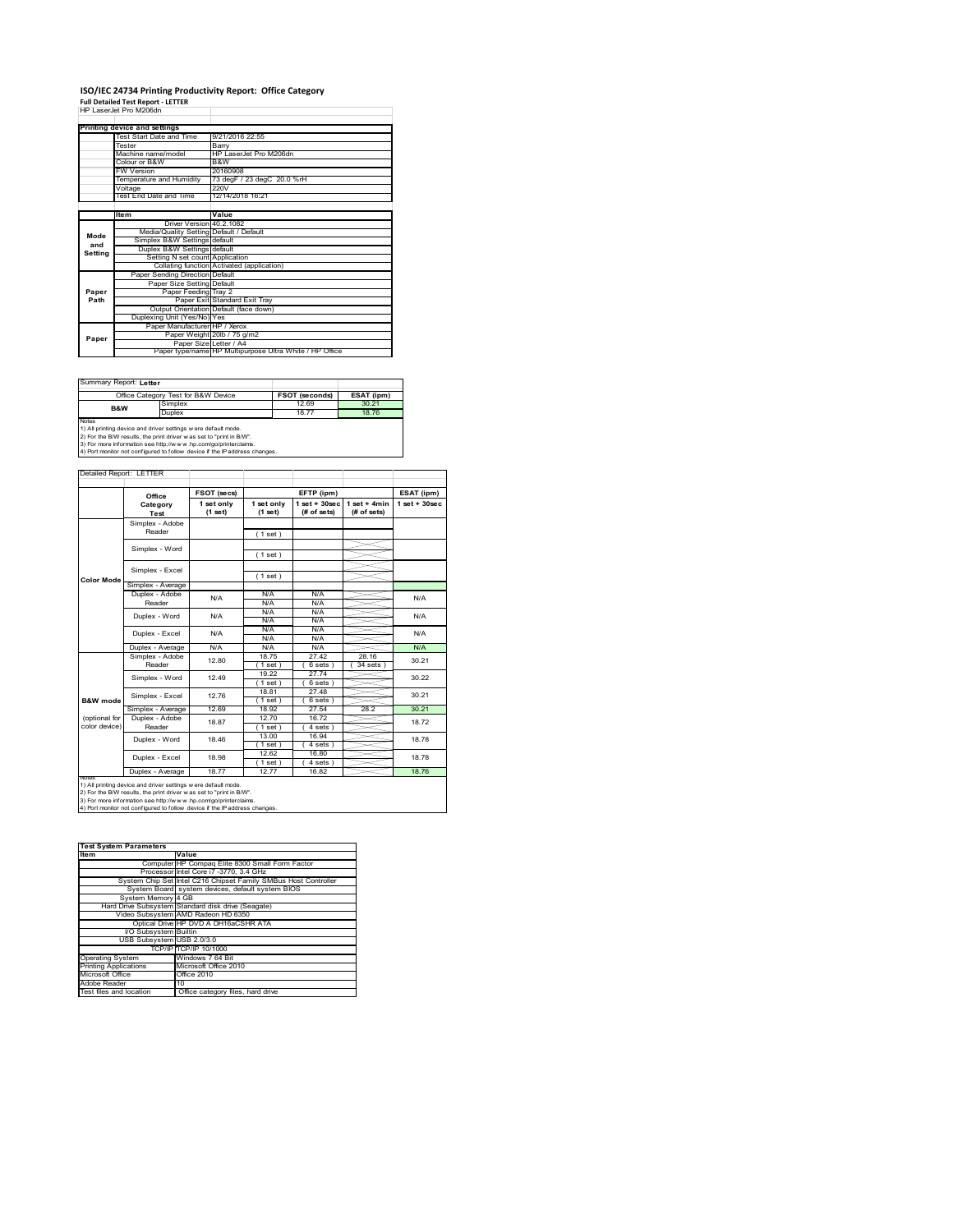#### **ISO/IEC 24734 Printing Productivity Report: Office Category Full Detailed Test Report ‐ A4** HP LaserJet Pro M206dn

|         | HP Laserjet Pro M2060n                  |                                                         |
|---------|-----------------------------------------|---------------------------------------------------------|
|         | Printing device and settings            |                                                         |
|         | Test Start Date and Time                | 9/21/2016 22:55                                         |
|         | Tester                                  | Barry                                                   |
|         | Machine name/model                      | HP LaserJet Pro M206dn                                  |
|         | Colour or B&W                           | B&W                                                     |
|         | <b>FW Version</b>                       | 20160908                                                |
|         | Temperature and Humidity                | 73 degF / 23 degC 20.0 %rH                              |
|         | Voltage                                 | 220V                                                    |
|         | Test End Date and Time                  | 12/14/2018 16:21                                        |
|         |                                         |                                                         |
|         | Item                                    | Value                                                   |
|         | Driver Version 40.2.1082                |                                                         |
| Mode    | Media/Quality Setting Default / Default |                                                         |
| and     | Simplex B&W Settings default            |                                                         |
| Setting | Duplex B&W Settings default             |                                                         |
|         | Setting N set count Application         |                                                         |
|         |                                         | Collating function Activated (application)              |
|         | Paper Sending Direction Default         |                                                         |
|         | Paper Size Setting Default              |                                                         |
| Paper   | Paper Feeding Tray 2                    |                                                         |
| Path    |                                         | Paper Exit Standard Exit Trav                           |
|         |                                         | Output Orientation Default (face down)                  |
|         | Duplexing Unit (Yes/No) Yes             |                                                         |
|         | Paper Manufacturer HP / Xerox           |                                                         |
| Paper   |                                         | Paper Weight 20lb / 75 g/m2                             |
|         | Paper Size Letter / A4                  |                                                         |
|         |                                         | Paper type/name HP Multipurpose Ultra White / HP Office |

Summary Report: **A4**

| PQQUIIIIII.                                                    |                                                                   |                       |            |  |  |  |
|----------------------------------------------------------------|-------------------------------------------------------------------|-----------------------|------------|--|--|--|
|                                                                | Office Category Test for B&W Device                               | <b>FSOT (seconds)</b> | ESAT (ipm) |  |  |  |
| B&W                                                            | Simplex                                                           | 13 15                 | 28.68      |  |  |  |
|                                                                | Duplex                                                            | 19 16                 | 18 18      |  |  |  |
| Notes                                                          |                                                                   |                       |            |  |  |  |
| 1) All printing device and driver settings w ere default mode. |                                                                   |                       |            |  |  |  |
|                                                                | 2) For the RAM require the print driver was not to "print in RAA" |                       |            |  |  |  |

2) For the B/W results, the print driver w as set to "print in B/W".<br>3) For more information see http://w w w .hp.com/go/printerclaims.<br>4) Port monitor not configured to follow device if the IP address changes.

|                     | Office            | FSOT (secs)             |                       | EFTP (ipm)                       |                               | ESAT (ipm)         |
|---------------------|-------------------|-------------------------|-----------------------|----------------------------------|-------------------------------|--------------------|
|                     | Category<br>Test  | 1 set only<br>$(1$ set) | 1 set only<br>(1 set) | $1$ set $+30$ sec<br>(# of sets) | $1$ set + 4min<br>(# of sets) | $1$ set + $30$ sec |
|                     | Simplex - Adobe   |                         |                       |                                  |                               |                    |
|                     | Reader            |                         | (1 set)               |                                  |                               |                    |
|                     | Simplex - Word    |                         |                       |                                  |                               |                    |
|                     |                   |                         | (1 set)               |                                  |                               |                    |
|                     | Simplex - Excel   |                         |                       |                                  |                               |                    |
| Colour<br>Mode      |                   |                         | (1 set)               |                                  |                               |                    |
|                     | Simplex - Average |                         |                       |                                  |                               |                    |
|                     | Duplex - Adobe    | N/A                     | N/A                   | N/A                              |                               | N/A                |
|                     | Reader            |                         | N/A                   | N/A                              |                               |                    |
|                     | Duplex - Word     | N/A                     | N/A                   | N/A                              |                               | N/A                |
|                     |                   |                         | N/A                   | N/A                              |                               |                    |
|                     | Duplex - Excel    | N/A                     | N/A                   | N/A                              |                               | N/A                |
|                     |                   |                         | N/A                   | N/A                              |                               |                    |
|                     | Duplex - Average  | N/A                     | N/A                   | N/A                              |                               | N/A                |
|                     | Simplex - Adobe   | 13.23                   | 18.14                 | 25.60                            | 26.73                         | 28.69              |
|                     | Reader            |                         | (1 set)               | 5 sets)                          | 32 sets 1                     |                    |
|                     | Simplex - Word    | 12 65                   | 18.97                 | 25.89                            |                               | 28.68              |
|                     |                   |                         | 1 set )               | 5 sets)                          |                               |                    |
|                     | Simplex - Excel   | 13.56                   | 17.69                 | 25.51                            |                               | 28.67              |
| <b>B&amp;W</b> mode |                   |                         | (1 set)               | 5 sets                           |                               |                    |
|                     | Simplex - Average | 132                     | 18.26                 | 25.66                            | 26.7                          | 28.68              |
| (optional for       | Duplex - Adobe    | 18.98                   | 12.62                 | 16.26                            |                               | 18.18              |
| color device)       | Reader            |                         | $1$ set)              | $4 sets$ )                       |                               |                    |
|                     | Duplex - Word     | 18.51                   | 12.94                 | 16.46                            |                               | 18.18              |
|                     |                   |                         | $1$ set $1$           | 4 sets                           |                               |                    |
|                     | Duplex - Excel    | 19.98                   | 12.02                 | 16.08                            |                               | 18.18              |
|                     |                   |                         | $1$ set)              | 4 sets 1                         |                               |                    |
|                     | Duplex - Average  | 19.2                    | 12.52                 | 16.26                            |                               | 18 18              |

1) All printing device and driver settings were default mode.<br>2) For the B/W results, the print driver was set to "print in B/W".<br>3) For more information see http://www.hp.com/go/printerclaims.<br>4) Port monitor not configur

| <b>Test System Parameters</b> |                                                                 |  |  |  |
|-------------------------------|-----------------------------------------------------------------|--|--|--|
| <b>Item</b>                   | Value                                                           |  |  |  |
|                               | Computer HP Compag Elite 8300 Small Form Factor                 |  |  |  |
|                               | Processor Intel Core i7 -3770, 3.4 GHz                          |  |  |  |
|                               | System Chip Set Intel C216 Chipset Family SMBus Host Controller |  |  |  |
|                               | System Board system devices, default system BIOS                |  |  |  |
| System Memory 4 GB            |                                                                 |  |  |  |
|                               | Hard Drive Subsystem Standard disk drive (Seagate)              |  |  |  |
|                               | Video Subsystem AMD Radeon HD 6350                              |  |  |  |
|                               | Optical Drive HP DVD A DH16aCSHR ATA                            |  |  |  |
| I/O Subsystem Builtin         |                                                                 |  |  |  |
| USB Subsystem USB 2.0/3.0     |                                                                 |  |  |  |
|                               | TCP/IP TCP/IP 10/1000                                           |  |  |  |
| <b>Operating System</b>       | Windows 7 64 Bit                                                |  |  |  |
| <b>Printing Applications</b>  | Microsoft Office 2010                                           |  |  |  |
| Microsoft Office              | Office 2010                                                     |  |  |  |
| Adobe Reader                  | 10                                                              |  |  |  |
| Test files and location       | Office category files, hard drive                               |  |  |  |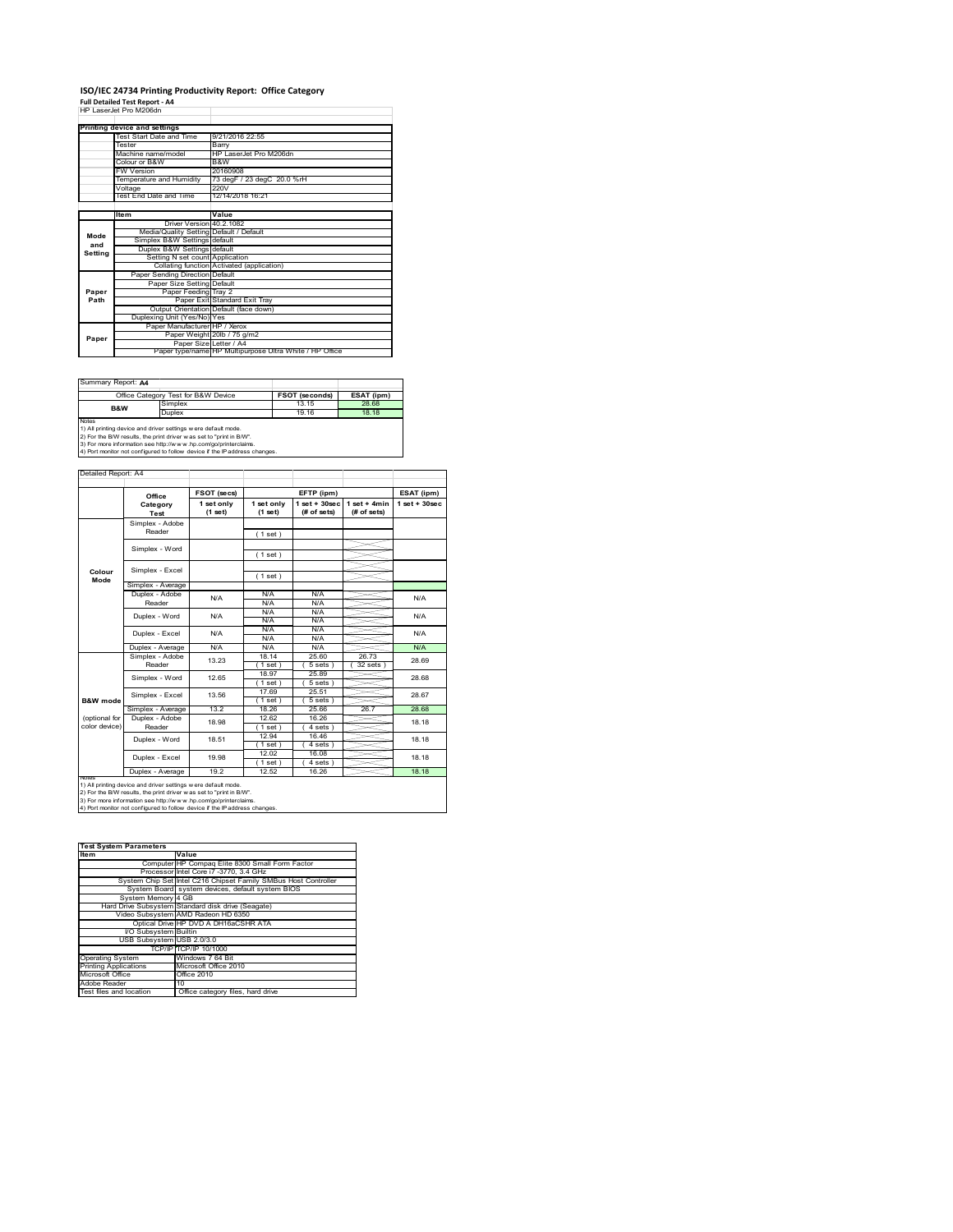## **ISO/IEC 24734 Printing Productivity Report: Office Category Feature Performance Full Report ‐ Office Feature Performance Test** HP LaserJet Pro M206dn

|         | Feature Performance Full Report - Office Feature Performance Test |                                                         |  |  |  |
|---------|-------------------------------------------------------------------|---------------------------------------------------------|--|--|--|
|         | HP Laser let Pro M206dn                                           |                                                         |  |  |  |
|         |                                                                   |                                                         |  |  |  |
|         | Printing device and settings                                      |                                                         |  |  |  |
|         | Test Start Date and Time                                          | 9/21/2016 22:55                                         |  |  |  |
|         | Tester                                                            | Barry                                                   |  |  |  |
|         | Machine name/model                                                | HP LaserJet Pro M206dn                                  |  |  |  |
|         | Colour or B&W                                                     | B&W                                                     |  |  |  |
|         | <b>FW Version</b>                                                 | 20160908                                                |  |  |  |
|         | Temperature and Humidity                                          | 73 degF / 23 degC 20.0 %rH                              |  |  |  |
|         | Voltage                                                           | 220V                                                    |  |  |  |
|         | Test End Date and Time                                            | 12/14/2018 16:21                                        |  |  |  |
|         |                                                                   |                                                         |  |  |  |
|         | Item                                                              | Value                                                   |  |  |  |
|         | Driver Version 40.2.1082                                          |                                                         |  |  |  |
| Mode    | Media/Quality Setting Default / Default                           |                                                         |  |  |  |
| and     | Simplex B&W Settings default                                      |                                                         |  |  |  |
| Setting | Duplex B&W Settings default                                       |                                                         |  |  |  |
|         | Setting N set count Application                                   |                                                         |  |  |  |
|         |                                                                   | Collating function Activated (application)              |  |  |  |
|         | Paper Sending Direction Default                                   |                                                         |  |  |  |
|         | Paper Size Setting Default                                        |                                                         |  |  |  |
| Paper   | Paper Feeding Tray 2                                              |                                                         |  |  |  |
| Path    |                                                                   | Paper Exit Standard Exit Tray                           |  |  |  |
|         |                                                                   | Output Orientation Default (face down)                  |  |  |  |
|         | Duplexing Unit (Yes/No) Yes                                       |                                                         |  |  |  |
|         | Paper Manufacturer HP / Xerox                                     |                                                         |  |  |  |
| Paper   |                                                                   | Paper Weight 20lb / 75 g/m2                             |  |  |  |
|         | Paper Size Letter / A4                                            |                                                         |  |  |  |
|         |                                                                   | Paper type/name HP Multipurpose Ultra White / HP Office |  |  |  |

| <b>ISO Print Productivity Report: Feature Performance Test Summary</b>                                                                                                                                                                                                                      |               |                                      |                                      |  |  |
|---------------------------------------------------------------------------------------------------------------------------------------------------------------------------------------------------------------------------------------------------------------------------------------------|---------------|--------------------------------------|--------------------------------------|--|--|
| <b>Printing Modes</b>                                                                                                                                                                                                                                                                       |               |                                      |                                      |  |  |
| (Feature Adobe Reader - Office test file)                                                                                                                                                                                                                                                   |               | FSOT (base)<br><b>FSOT (feature)</b> | <b>ESAT (feature)</b><br>ESAT (base) |  |  |
| A5, Landscape Feed, Simplex, Colour                                                                                                                                                                                                                                                         | Simplex       |                                      |                                      |  |  |
| A5. Portrait Feed. Simplex. Colour                                                                                                                                                                                                                                                          | Simplex       |                                      |                                      |  |  |
| Legal, Simplex, Colour                                                                                                                                                                                                                                                                      | Simplex       |                                      |                                      |  |  |
| Legal, Duplex, Colour                                                                                                                                                                                                                                                                       | <b>Duplex</b> |                                      |                                      |  |  |
| A4, 1200 dpi, Simplex, Colour                                                                                                                                                                                                                                                               | Simplex       |                                      |                                      |  |  |
| Letter, 1200 dpi, Simplex, Colour                                                                                                                                                                                                                                                           | Simplex       |                                      |                                      |  |  |
| A4. General Office. Simplex. Colour                                                                                                                                                                                                                                                         | Simplex       |                                      |                                      |  |  |
| Letter, General Office, Simplex, Colour                                                                                                                                                                                                                                                     | Simplex       |                                      |                                      |  |  |
| A5. Landscape Feed. Simplex. B/W                                                                                                                                                                                                                                                            | Simplex       | 145%                                 | 172%                                 |  |  |
| A5, Portrait Feed, Simplex, B/W                                                                                                                                                                                                                                                             | Simplex       | 28%                                  | 21%                                  |  |  |
| Legal, Simplex, B/W                                                                                                                                                                                                                                                                         | Simplex       |                                      |                                      |  |  |
| Legal, Duplex, B/W                                                                                                                                                                                                                                                                          | <b>Duplex</b> |                                      |                                      |  |  |
| A4, 1200 dpi, Simplex, B/W                                                                                                                                                                                                                                                                  | Simplex       |                                      |                                      |  |  |
| Letter, 1200 dpi. Simplex, B/W                                                                                                                                                                                                                                                              | Simplex       |                                      |                                      |  |  |
| A4, General Office, Simplex, B/W                                                                                                                                                                                                                                                            | Simplex       |                                      |                                      |  |  |
| Letter, General Office, Simplex, B/W                                                                                                                                                                                                                                                        | Simplex       |                                      |                                      |  |  |
| Notes<br>1) All printing device and driver settings w ere default mode.<br>2) Test conducted with 8-paper Office Feature Performance file.<br>3) For more information see http://www.hp.com/go/printerclaims.<br>4) Port monitor not configured to follow device if the IP address changes. |               |                                      |                                      |  |  |

| <b>Printing Modes</b>                               | <b>Base Printing Mode</b>  |                     | <b>Feature Performance</b> |                                  |                                                |                                      |
|-----------------------------------------------------|----------------------------|---------------------|----------------------------|----------------------------------|------------------------------------------------|--------------------------------------|
| Feature Adobe Reader - Office<br>test file (8-page) | <b>FSOT</b><br><b>Base</b> | <b>ESAT</b><br>Base | 1 set<br>FSOT (secs)       | $1$ set $+30$ sec.<br>ESAT (ipm) | <b>FSOT (base)</b><br><b>FSOT</b><br>(feature) | <b>ESAT (feature)</b><br>ESAT (base) |
| A5. Landscape Feed. Simplex. Colour                 |                            |                     |                            |                                  |                                                |                                      |
| A5, Portrait Feed, Simplex, Colour                  |                            |                     |                            |                                  |                                                |                                      |
| Legal, Simplex, Colour                              |                            |                     |                            |                                  |                                                |                                      |
| Legal, Duplex, Colour                               |                            |                     |                            |                                  |                                                |                                      |
| A4, 1200 dpi, Simplex, Colour                       |                            |                     |                            |                                  |                                                |                                      |
| Letter, 1200 dpi. Simplex, Colour                   |                            |                     |                            |                                  |                                                |                                      |
| A4, General Office, Simplex, Colour                 |                            |                     |                            |                                  |                                                |                                      |
| Letter, General Office, Simplex, Colour             |                            |                     |                            |                                  |                                                |                                      |
| A5, Landscape Feed, Simplex, B/W                    | 22.07                      | 28.68               | 15.25                      | 49.5                             | 145%                                           | 172%                                 |
| A5, Portrait Feed, Simplex, B/W                     | 22.07                      | 28.68               | 79.8                       | 6.1                              | 28%                                            | 21%                                  |
| Legal, Simplex, B/W                                 |                            |                     |                            |                                  |                                                |                                      |
| Legal, Duplex, B/W                                  |                            |                     |                            |                                  |                                                |                                      |
| A4. 1200 dpi. Simplex. B/W                          | 22.07                      | 28.68               |                            |                                  |                                                |                                      |
| Letter, 1200 dpi, Simplex, B/W                      |                            |                     |                            |                                  |                                                |                                      |
| A4, General Office, Simplex, B/W                    | 22.07                      | 28.68               |                            |                                  |                                                |                                      |
|                                                     |                            |                     |                            |                                  |                                                |                                      |

|               | <b>Test System Parameters</b> |                                                                 |  |  |
|---------------|-------------------------------|-----------------------------------------------------------------|--|--|
|               | <b>Item</b>                   | Value                                                           |  |  |
|               |                               | Computer HP Compaq Elite 8300 Small Form Factor                 |  |  |
|               |                               | Processor Intel Core i7 -3770, 3.4 GHz                          |  |  |
|               |                               | System Chip Set Intel C216 Chipset Family SMBus Host Controller |  |  |
|               |                               | System Board system devices, default system BIOS                |  |  |
| Test          | System Memory 4 GB            |                                                                 |  |  |
| <b>System</b> |                               | Hard Drive Subsystem Standard disk drive (Seagate)              |  |  |
|               |                               | Video Subsystem AMD Radeon HD 6350                              |  |  |
|               |                               | Optical Drive HP DVD A DH16aCSHR ATA                            |  |  |
|               | I/O Subsystem Builtin         |                                                                 |  |  |
|               | USB Subsystem USB 2.0/3.0     |                                                                 |  |  |
| <b>VO</b>     |                               | TCP/IP TCP/IP 10/1000                                           |  |  |
|               | <b>Operating System</b>       | Windows 7 64 Bit                                                |  |  |
|               | <b>Printing Applications</b>  | Microsoft Office 2010                                           |  |  |
|               | Software Microsoft Office     | Office 2010                                                     |  |  |
|               | Adobe Reader                  | 10                                                              |  |  |
|               | Test files and location       | Office category files, hard drive                               |  |  |
|               |                               |                                                                 |  |  |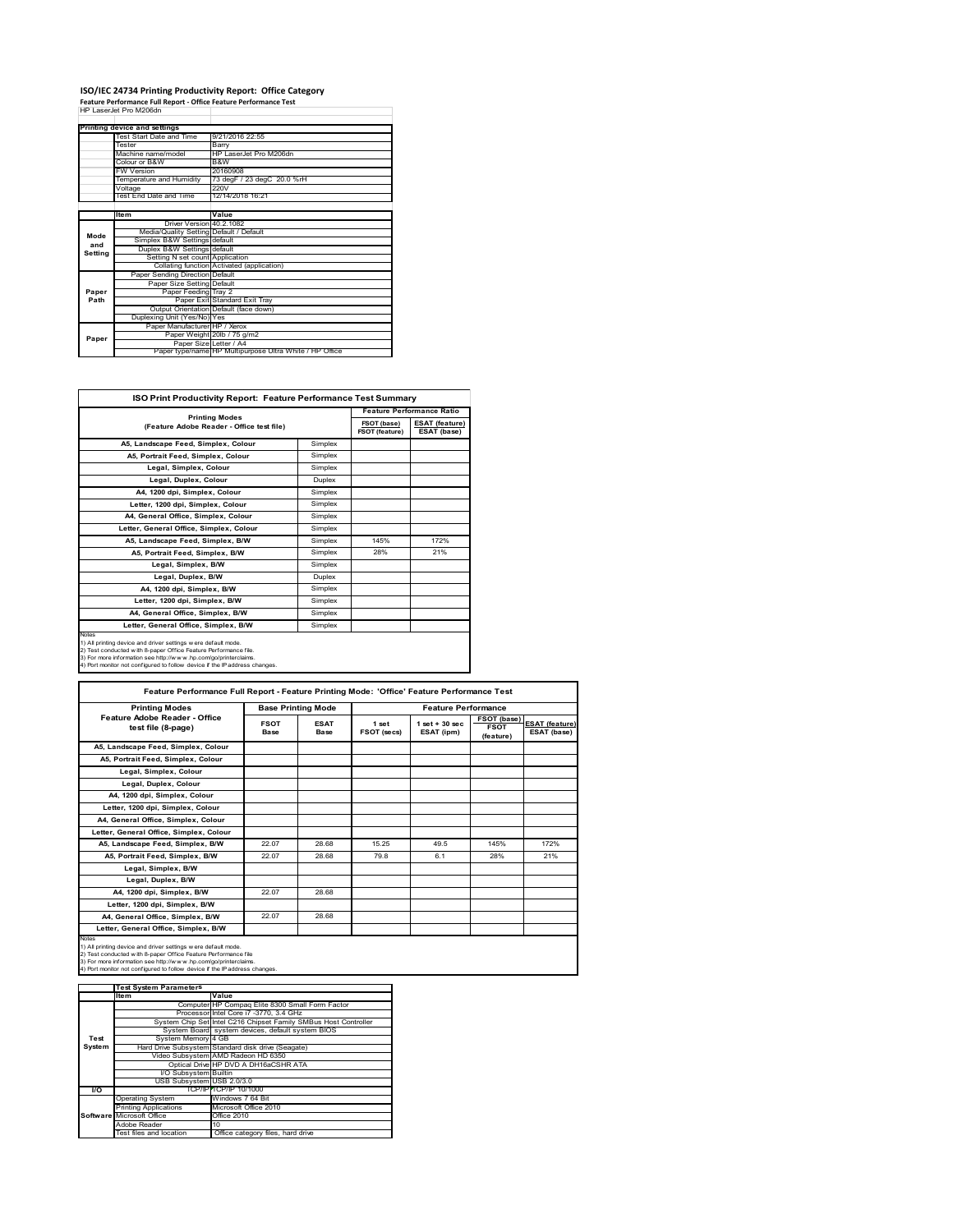### **ISO/IEC 17629 First Print Out Time Report: Office Category**

**Full Detailed Test Report ‐ LETTER** HP LaserJet Pro M206dn

| III LGO CIUCLIIU IVIZUUCII |                              |                                |  |  |  |
|----------------------------|------------------------------|--------------------------------|--|--|--|
|                            | Printing device and settings |                                |  |  |  |
| Test Start Date and Time   |                              | 9/21/2016 22:55                |  |  |  |
|                            | Tester                       | Barry                          |  |  |  |
|                            | Machine name/model           | HP LaserJet Pro M206dn         |  |  |  |
|                            | Colour or B&W                | B&W<br>20160908                |  |  |  |
|                            | <b>FW Version</b>            |                                |  |  |  |
|                            | Configuration (options)      | Default                        |  |  |  |
|                            | Controller                   | 12000                          |  |  |  |
|                            | Printing device page count   | Not Specified                  |  |  |  |
|                            | Printing supplies page count | Not Specified                  |  |  |  |
|                            | Temperature and Humidity     | 73 degF / 23 degC 20.0 %rH     |  |  |  |
|                            | Voltage                      | 220V                           |  |  |  |
|                            | Test End Date and Time       | 12/14/2018 16:21               |  |  |  |
|                            |                              |                                |  |  |  |
|                            | <b>Item</b>                  | Value                          |  |  |  |
| Mode                       | PDL and driver version       | 40.2.1082                      |  |  |  |
| and                        | Print Quality mode           | default                        |  |  |  |
| Setting                    | <b>B&amp;W</b> settings      | default                        |  |  |  |
|                            | Paper feed orientation       | Short Edge                     |  |  |  |
| Paper                      | Paper type setting           | default                        |  |  |  |
|                            | Paper feeding                | Standard cassette              |  |  |  |
|                            | Paper exit                   | Standard exit tray             |  |  |  |
| Paper Path                 | Output orientation           | default (face up or face down) |  |  |  |

**FPOT from Ready (seconds)**<br>
Simplex 6.37 **ISO First Page Out Time Summary Report: Office Category** t: Letter

**B&W**

**Duplex**<br>Notes<br>1) All printing device and driver settings were default mode.<br>2) For the BM results, the print driver was set to "print in BM".<br>4) For more information see http://www.hp.com/golprinterclaims.<br>4) Port monitor

|                                |                                                                                                                                                                                                                                                                                                                                                                                                             | ISO First Page Out Time Report: Office Category |                    |                              |                      |                              |            |
|--------------------------------|-------------------------------------------------------------------------------------------------------------------------------------------------------------------------------------------------------------------------------------------------------------------------------------------------------------------------------------------------------------------------------------------------------------|-------------------------------------------------|--------------------|------------------------------|----------------------|------------------------------|------------|
|                                | <b>Detailed Report: LETTER</b>                                                                                                                                                                                                                                                                                                                                                                              | Word<br>(seconds)                               | Excel<br>(seconds) | Adobe<br>Reader<br>(seconds) | Average<br>(seconds) | <b>Delay Time</b>            |            |
|                                | FPOT from Ready - Simplex                                                                                                                                                                                                                                                                                                                                                                                   |                                                 |                    |                              |                      |                              |            |
|                                | FPOT from Ready - Duplex                                                                                                                                                                                                                                                                                                                                                                                    |                                                 |                    |                              |                      |                              |            |
| <b>Color Mode</b>              | FPOT from Sleep - Simplex                                                                                                                                                                                                                                                                                                                                                                                   |                                                 |                    | N/A                          |                      |                              |            |
|                                | Recovery Time                                                                                                                                                                                                                                                                                                                                                                                               |                                                 |                    |                              |                      |                              |            |
|                                | FPOT from Off - Simplex                                                                                                                                                                                                                                                                                                                                                                                     |                                                 |                    |                              |                      |                              |            |
|                                | Warm-up Time                                                                                                                                                                                                                                                                                                                                                                                                |                                                 |                    |                              |                      |                              |            |
|                                | FPOT from Ready - Simplex                                                                                                                                                                                                                                                                                                                                                                                   | 6.07                                            | 6.61               | 642                          | 6.37                 | 21 Seconds                   |            |
|                                | FPOT from Ready - Duplex                                                                                                                                                                                                                                                                                                                                                                                    |                                                 |                    |                              |                      |                              |            |
| <b>B&amp;W Mode</b>            | FPOT from Sleep - Simplex                                                                                                                                                                                                                                                                                                                                                                                   |                                                 |                    | 6.89                         |                      | 61 Minutes                   |            |
|                                | Recovery Time                                                                                                                                                                                                                                                                                                                                                                                               |                                                 |                    | 0.5                          |                      |                              |            |
|                                |                                                                                                                                                                                                                                                                                                                                                                                                             |                                                 |                    |                              |                      |                              |            |
|                                | FPOT from Off - Simplex                                                                                                                                                                                                                                                                                                                                                                                     |                                                 |                    | 40.63                        |                      |                              |            |
|                                | Warm-up Time                                                                                                                                                                                                                                                                                                                                                                                                |                                                 |                    | 34.21                        |                      |                              |            |
| Notes<br><b>HP Data Table</b>  | 1) All printing device and driver settings w ere default mode.<br>2) For the B/W results, the print driver was set to "print in B/W".<br>3) For more information see http://www.hp.com/go/printerclaims.<br>4) Port monitor not configured to follow device if the IP address changes.<br>5) Page counts w ere collected after completion of the tests.<br>6) Details for FPOT from Sleep are show n below. |                                                 |                    |                              |                      |                              |            |
| <b>Detailed Report: LETTER</b> |                                                                                                                                                                                                                                                                                                                                                                                                             | <b>FPOT Avg</b>                                 | FPOT (secs)        | FPOT (secs)                  | FPOT (secs)          |                              |            |
|                                |                                                                                                                                                                                                                                                                                                                                                                                                             | (se cs)                                         | Iteration 1        | Iteration 2                  | Iteration 3          | Application                  | Delay Time |
| <b>Color Mode</b>              | FPOT from Sleep<br>FPOT from Sleep (15 minutes)<br>HP/Non ISO Test                                                                                                                                                                                                                                                                                                                                          | N/A<br>N/A                                      | N/A<br>N/A         | N/A<br>N/A                   | N/A<br>N/A           | Adobe Reader<br>Adobe Reader |            |
| <b>B&amp;W Mode</b>            | FPOT from Sleep                                                                                                                                                                                                                                                                                                                                                                                             | 6.89                                            | 6.91               | 6.87                         | N/A                  | Adobe Reader                 | 61 Minutes |

1) All printing device and driver settings w ere default mode.<br>2) For the B/W results, the print driver w as set to "print in B/W".<br>3 DLP includes detailed iterations as data measurements may vary run to run.

|            | <b>Test System Parameters</b> |                                                       |  |  |  |  |
|------------|-------------------------------|-------------------------------------------------------|--|--|--|--|
|            |                               |                                                       |  |  |  |  |
|            | <b>Item</b>                   | Value                                                 |  |  |  |  |
|            | Computer                      | HP Compag Elite 8300 Small Form Factor                |  |  |  |  |
|            | Processor                     | Intel Core i7 -3770, 3.4 GHz                          |  |  |  |  |
|            | System Chip Set               | Intel C216 Chipset Family SMBus Host Controller       |  |  |  |  |
|            | System Board                  | system devices, default system BIOS                   |  |  |  |  |
| Test       | <b>System Memory</b>          | 4 GB                                                  |  |  |  |  |
| System     | Hard Drive Subsystem          | Standard disk drive (Seagate)                         |  |  |  |  |
|            | Video Subsystem               | AMD Radeon HD 6350                                    |  |  |  |  |
|            | Optical Drive                 | HP DVD A DH16aCSHR ATA                                |  |  |  |  |
|            | VO Subsystem                  | <b>Builtin</b>                                        |  |  |  |  |
|            | <b>USB Subsystem</b>          | USB 2.0/3.0                                           |  |  |  |  |
| Printing   |                               |                                                       |  |  |  |  |
| Device     | TCP/IP                        | 10/1000                                               |  |  |  |  |
| Connection |                               |                                                       |  |  |  |  |
|            |                               |                                                       |  |  |  |  |
|            | <b>Operating System</b>       | Windows 7 Business/Ultimate, 64 bit, Build 7601, SP 1 |  |  |  |  |
|            | <b>Printing Applications</b>  | Microsoft Office 2010 SP2                             |  |  |  |  |
| Software   |                               | Adobe Reader 10.1.4                                   |  |  |  |  |
|            | <b>Print Driver</b>           | 40.2.1082                                             |  |  |  |  |